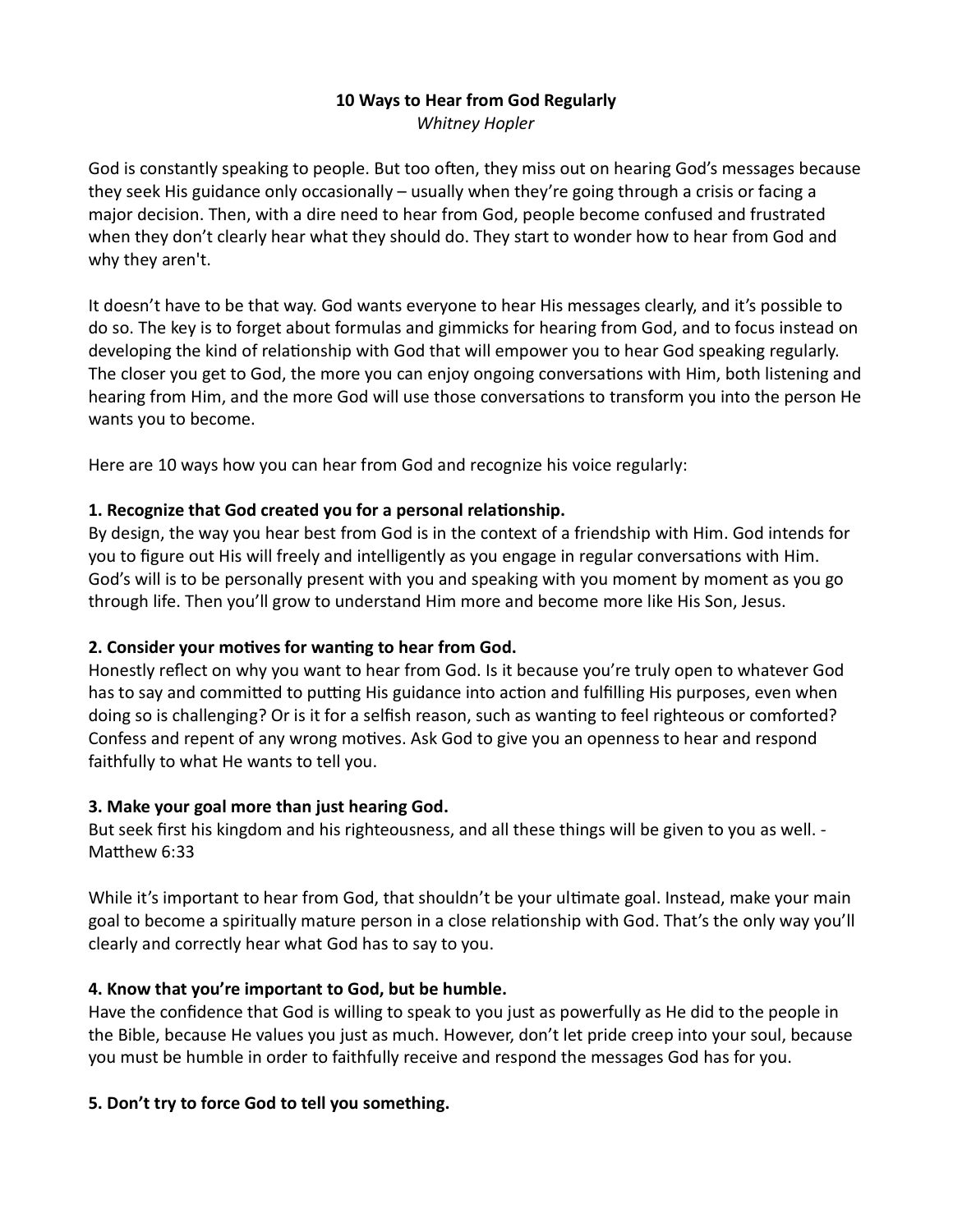No matter how much you want to hear from God about something or how hard you may try to convince Him to speak to you, you'll only hear from God when He chooses to communicate with you. Focus on developing a respectful relationship with God and wait for His timing to deliver messages to you. Also, if God chooses not to give you specific guidance about something you've prayed about and what you're considering is within the Bible's moral principles, you can confidently go ahead and make your own decision about what to do and be within God's will.

### 6. Recognize that God communicates in many forms.

God may choose any one of many different ways to communicate to you, according to what's best at particular times and in particular circumstances. You may sometimes hear God's message in dramatic ways, such as through angels, visions, or miraculous events. But more often, you'll hear God speaking through your thoughts, and He will use ordinary practices such as reading the Bible, praying quietly, learning from circumstances, or seeking counsel from other Christians to reach out to you as you think about them. God will use dramatic means to get your attention when necessary, but His goal is for you to be so closely connected to Him that you'll pay attention whenever He speaks to you. Usually, God speaks through what people have described as a "still, small voice" to encourage those He loves to choose to keep walking closely with Him through life.

### 7. Renew your mind.

Since God often speaks to you through your mind and wants you to develop what the Bible calls the "mind of Christ" (the ability to make decisions as Jesus would), it's crucial for you to follow the Bible's urging in Romans 12:2: "Do not conform to the pattern of this world, but be transformed by the renewing of your mind. Then you will be able to test and approve what God's will is – His good, pleasing and perfect will." As you invite the Holy Spirit to renew your mind every day, He will cleanse it from such dirt and clutter as false beliefs and attitudes, unhealthy feelings, and misguided plans. Then the Holy Spirit will replace all of that with true thoughts that reflect God's purposes.

## 8. Invite the living Word to help you when you read scripture.

The Word of God is a living, creative force – Jesus Himself – and He is actively at work when you read God's written word – the Bible – prayerfully. When you read the Bible, ask Jesus to make the Bible's words come alive for you and become conduits through which He sends His thoughts, faith, and love into your soul. Then focus on what He sends you and orient yourself toward it so it will begin to transform your life.

#### 9. Recognize God's voice above all others.

By experience, you can learn to recognize God's voice when He speaks, and to confidently respond to what He says. When thoughts recur, pray about them to discern if they may be coming from God. Keep in mind that God will never send you a message that contradicts the Bible's principles. Also, God's voice carries the weight of authority within it, and expresses a spirit of peace, confidence, joy, reasonableness, and goodwill. If you think that God may speaking to you, ask Him to confirm so as you study and meditate on the Bible, as you're alert to the circumstances you encounter, or as you experience the Holy Spirit's impressions in your mind.

#### 10. Set aside time regularly to listen for God's messages.